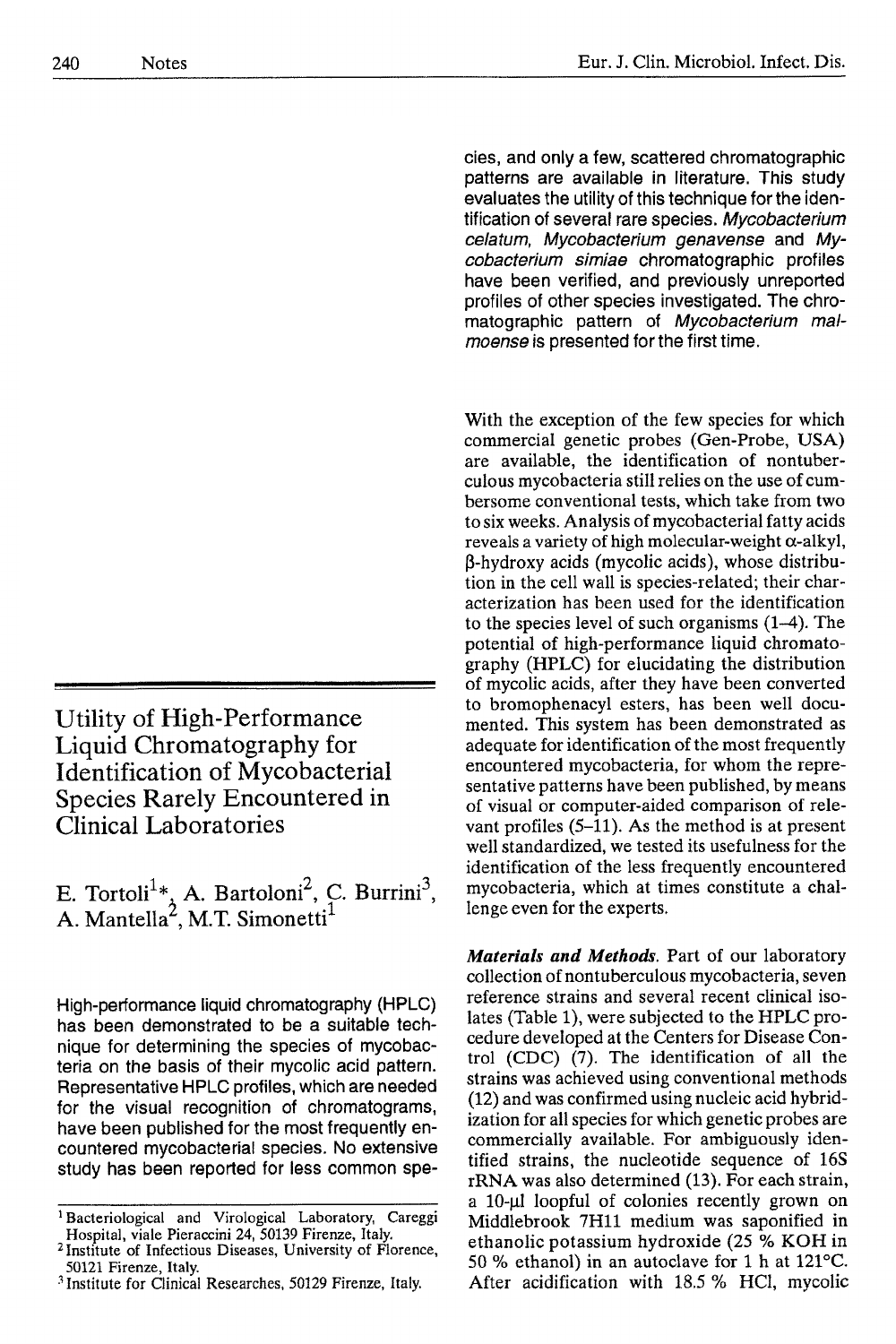acids were extracted with chloroform and derivatized to their UV-adsorbing p-bromophenacyl esters (14); after a further acidification a chloroform extraction was finally performed.

One hundred  $\mu$  of the extract was spiked with 5  $\mu$ l of a high molecular-weight standard (Ribi; ImmunoChem, USA), diluted to 0.5 mg/ml and  $5 \mu$ l were injected into the reverse phase C-18 ultrasphere-XL cartridge column of an HPLC System Gold model (Beckman, USA), equipped with a 166 model detector set at 254 nm. The elution conditions changed linearly, from a 98 % methanol, 2 % dichloromethane mixture to an 80 %, 20 % mixture in 1 min and to a 35 %, 65 % mixture over the next 9 min (flow rate  $= 2.5$  ml/min). At the end of the run the column was reequitibrated for 2 min to the initial conditions.

Peaks were identified on the basis of their retention times, relative to that of the internal standard (RRT) and were labelled as suggested by the CDC (11).

The bromophenacyl ester profiles were matched visually with those of all the species whose representative patterns had been published (5-9, 17). For rare mycobacteria, whose HPLC patterns are not available in the literature, the comparison with published chromatograms was used to check the uniqueness of their profiles. In the latter cases, the profiles obtained from reference strains or from genotypically identified isolates were taken as references for further comparisons; when multiple isolates were available the intraspecies variability of the pattern was assessed.

*Results and Discussion.* HPLC analysis was performed on 109 isolates representing 16 nontubereulous mycobacterial species (Table 1).

The visual match with published chromatograms, assisted on occasion by the comparison of the peaks' RRTs, allowed a correct identification of all the isolates belonging to the species *Mycobacterium asiaticum, Mycobacterium kansasii, Mycobacterium gordonae, Mycobacterium szulgai, Mycobacterium xenopi* and *Mycobacterium marinum.* 

On the contrary, the bromophenacyl patterns of *Mycobacterium avium, Mycobacterium intracellulare, Mycobacterium paratuberculosis* and *Mycobacterium scrofulaceum* were very similar and did not always allow a distinction between Species. Five isolates conventionally identified as belonging to the *Mycobacterium avium* complex but unable to hybridize with commercial DNA probes for either *Mycobacterium avium* or *My-* *cobacterium intracellulare* (AccuProbe; Gen-Probe, USA) displayed a profile indistinguishable from those of other strains of *Mycobacterium avium* or *Mycobacterium jntracellulare.*  The 16S rRNA sequences, determined in Hannover by E.C. Böttger, attributed all five such isolates to the species *Mycobacterium intracellulare.* 

Our five strains of *Mycobacterium simiae* yielded very characteristic chromatograms, with three easily recognizable dusters of peaks (Figure 1). Peaks arranged in three clusters were also presented by the newly described species *Mycobacterium genavense* (15, 16), which however could be recognized mainly by the lack of a terminal peak (Figure 1), as already reported (17). The identification of *Mycobacterium malmoense* was very easy, thanks to its uninterrupted sequence of peaks (Figure 1). Our two strains of the new species *Mycobacterium celatum* showed bromophenacyl ester profiles identical to the *'Mycobacterium xenopi-like'* profiles already reported for a group of unidentified strains (9) which later became the basis for the description of the new species *Mycobacterium celatum.* A closer inspection revealed that the coincidence of patterns with *Mycobacteriurn xenopi* is limited to the first cluster of peaks, as those of the second one, although similar, can be differentiated on the basis of their RRTs (Figure 1). Unique profiles were also presented by rarely encountered species like: *Mycobacterium haemophilum, Mycobacterium shimoidei* and *Mycobacterium thermoresistibile.* 

The use of bromophenacyl esters of mycolic acids for the identification of mycobacteria is presently a well standardized technique which gives consistent results. The system is neither quantitative nor able to determine the nature of the mycolic acids extracted from the mycobacterial cells, however it is suitable for rapid species identifications.

**Table 1:** Strains subjected to HPLC analysis.

| Species                      | No. of strains |
|------------------------------|----------------|
| Mycobacterium gordonae       | 30             |
| Mycobacterium avium          | 22             |
| Mycobacterium kansasii       | 18             |
| Mycobacterium xenopi         | 10             |
| Mycobacterium intracellulare | 8              |
| Mycobacterium simiae         | 6              |
| Mycobacterium scrofulaceum   | 5              |
| Mycobacterium malmoense      | з              |
| Mycobacterium genavense      | 2              |
| Others*                      |                |

\*One strain each of the following species: *M. asiaticum, M. haemophilum, M. mafinurn, M. paratuberculosis, M. shimoidei, M. szulgai, M. thermoreaish'bile.*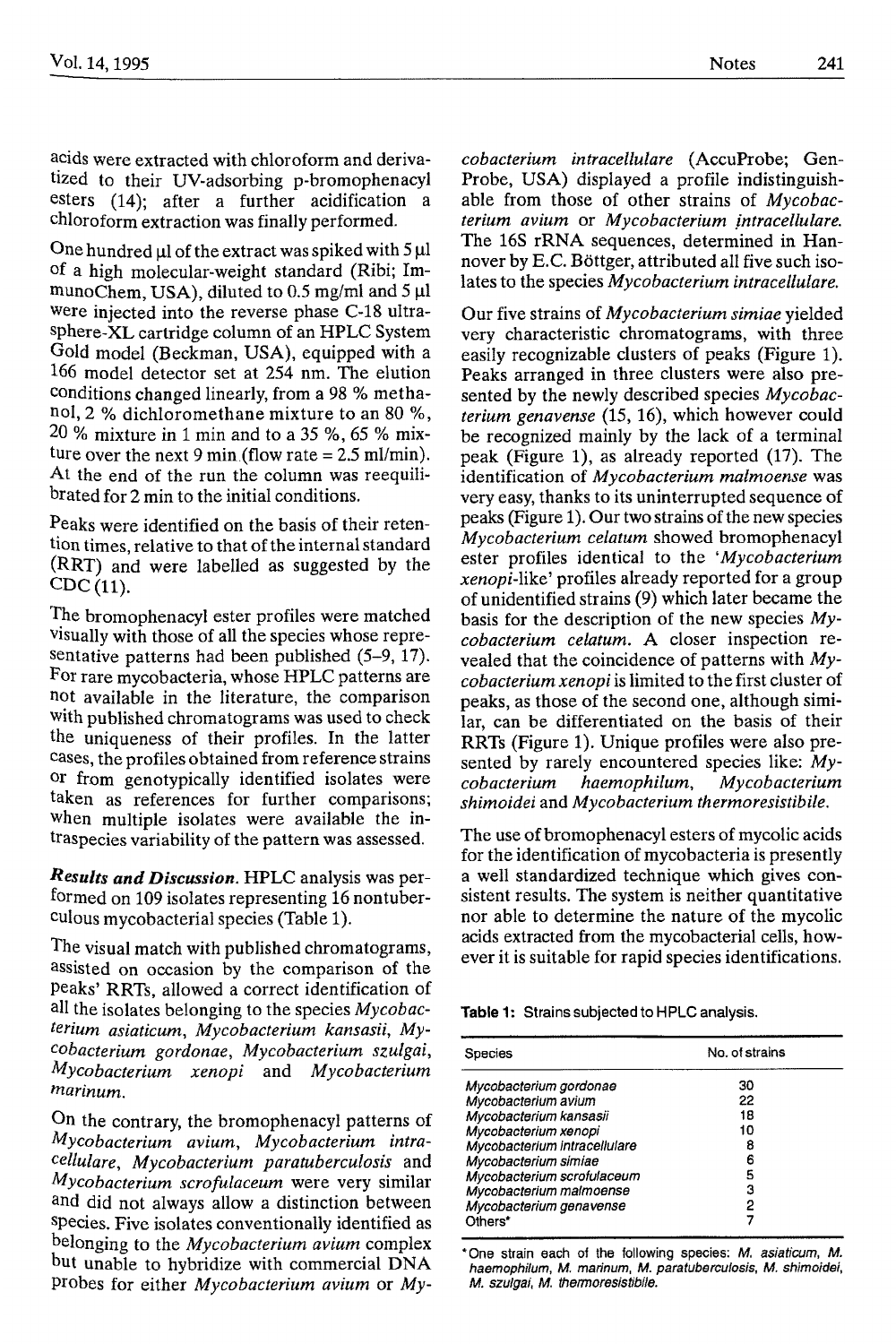

**Figure 1:** Representative HPLC pattern of the bromophenacyl esters of mycolic acids. (IS: internal standard).

Reference chromatograms are so far available only for the species more frequently encountered in clinical laboratories and are not available for the rare or fastidious mycobacteria.

Although the limited number of samples available imposes some caution, this study shows that the adoption of this technique for the identification of the less frequent mycobacterial species is extremely promising, especially in view of the fact that no commercial probes are likely ever to be developed for their identification.

A limitation in the accuracy of identification was found for isolates of the *Mycobacteriurn avium*  complex and of *Mycobacterium scrofulaceum,*  which presented patterns not consistently different. For these species, the study of supplemental features is highly recommended for a correct identification.

The patterns of other strains considered in this work were all easily distinguishable between species and consistently similar within species. The simple visual inspection of chromatograms, aided by peak identification on the basis of their RRT,

allowed the identification of all the rare microorganisms tested.

Interestingly, HPLC seems less subject to variability than other characteristics. Such is the case with *Mycobacterium kansasii*, of which two biotypes have been recently reported, one of which fails to hybridize with commercial DNA probes (18); no difference in the two HPLC profiles has been observed. Similarly, the mycolic-acid pattern was uniform within a species, even when strains showed variable phenotypic traits (for example, niacin accumulation and photochromogenicity in *Mycobacterium simiae ).* 

In conclusion, we confirm the usefulness of HPLC profiles for the species identification of mycobacteria, and we endorse it for the less frequently encountered isolates. Even in the absence of a matching relerence pattern, HPLC may help to avoid, on the basis of profile incompatibility, incorrect identifications that could spring from conventional procedures. The publication of further profiles will contribute to the diffusion of this rapid technique in mycobacteriological laboratories, as will the adoption of a